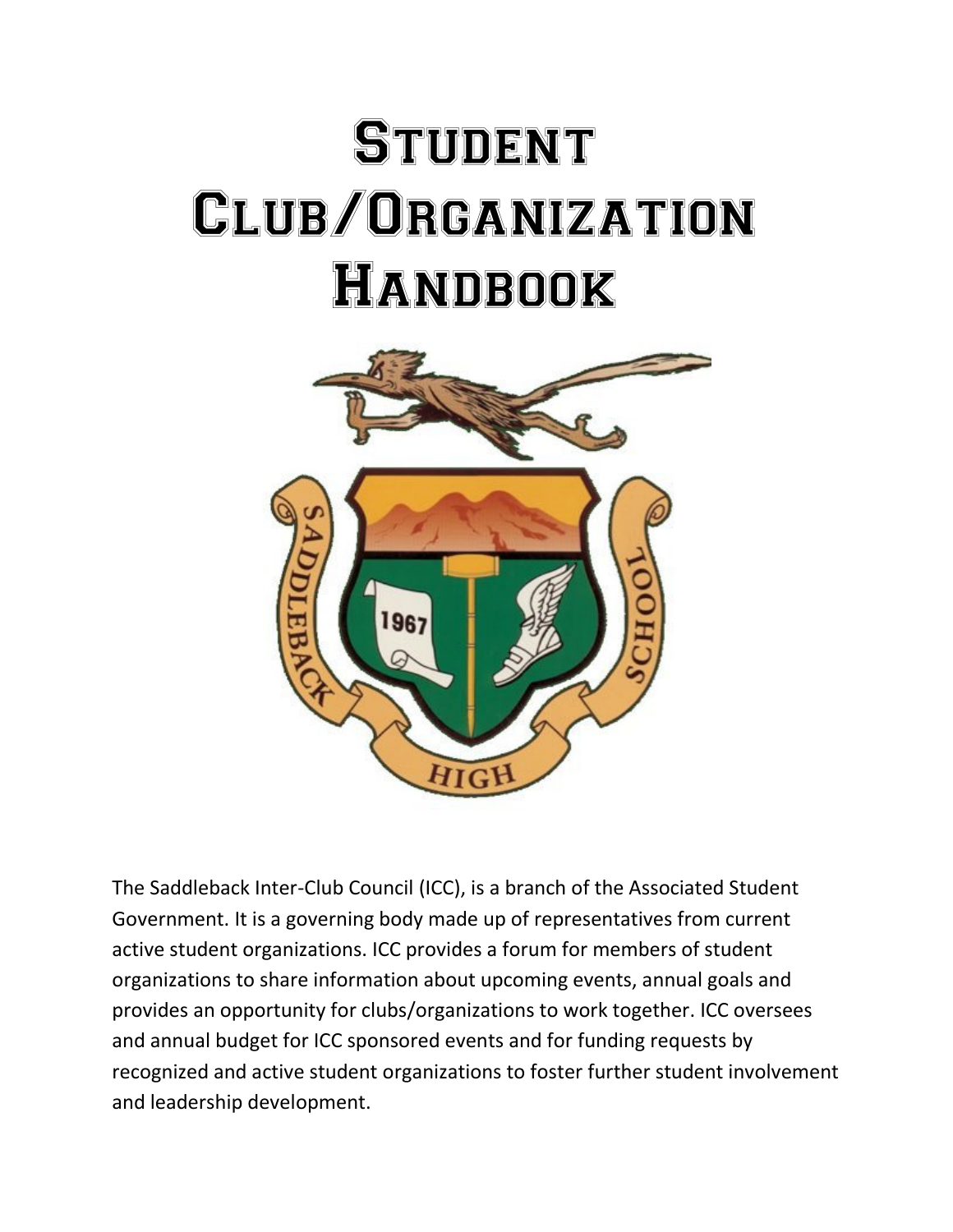### **STARTING A NEW CLUB or ORGANIZATION**

- 1. Submit the following paperwork CLUB or ORGANIZATION: (sample available in new club/organization packet- available in Activities Office)
	- a. Application for Student Club
	- b. Club/organization Constitution
	- c. List of Participating Students (minimum of 5 students to start)
	- d. CLUB ONLY: Budget for current year
- 2. Complete Club/Organization Information online form
- 3. Satisfy Club/Organization Requirements (listed below) to maintain club/organization status.

## **CLUB/ORGANIZATION REQUIREMENTS**

- 1. Your organization must have a representative at the monthly ICC meetings.
- 2. What to bring to the meetings:
	- a. Agendas
	- b. Minutes
	- c. Copy of your sign in sheet
- 3. Be prepared to present an update of you club/organization activities throughout the year.
- 4. Provide a 3-5 minute video presentation that provides an overview of your year. (DUE at the end of the year)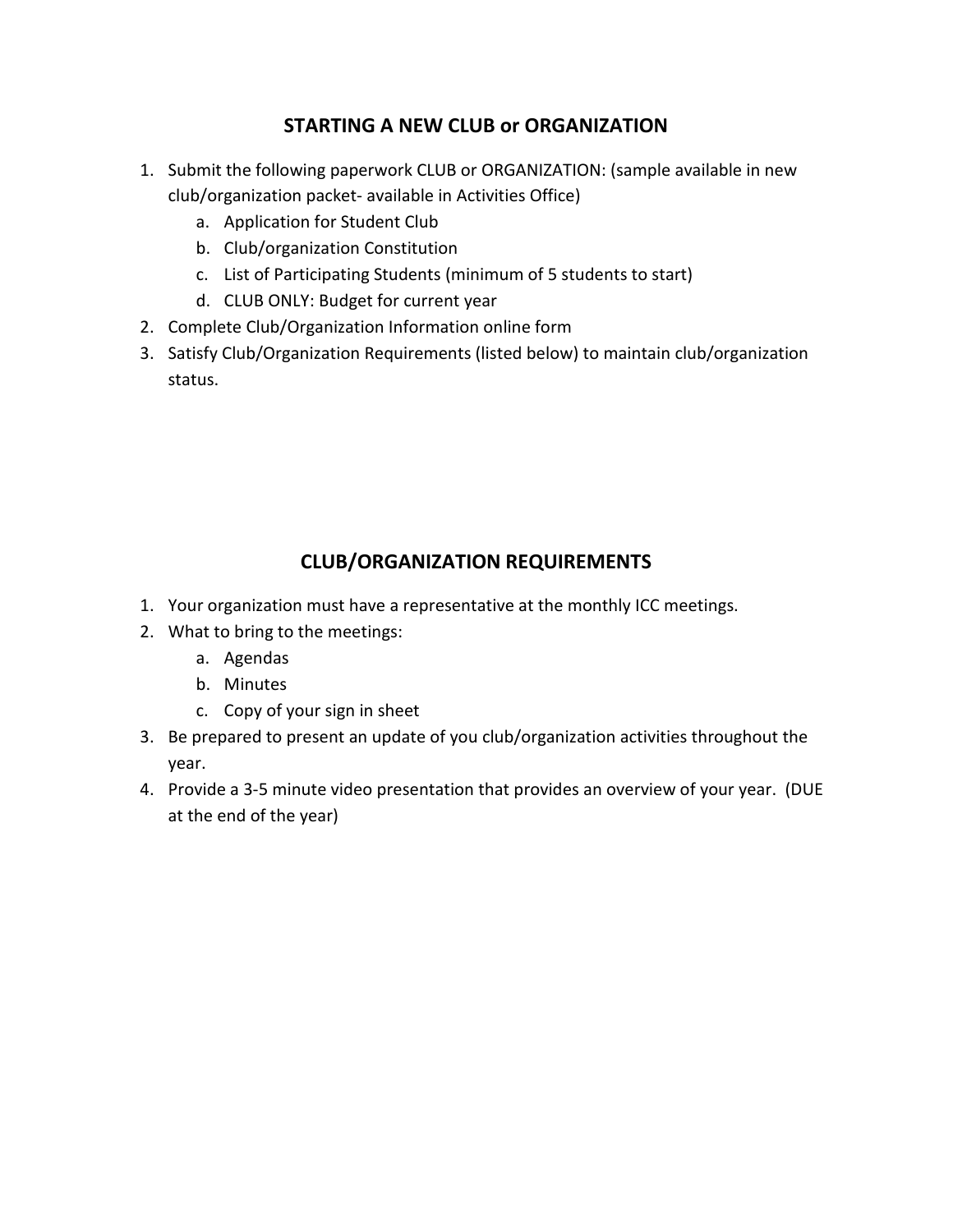### **CLUB/ORGANIZATION BYLAWS**

- 1. Clubs/Organizations must submit a constitution and budget plan before the deadline set forth by the Saddleback High School student body and administration.
- 2. Clubs/Organization must hold official meetings at least once a month if funds exist in the ASB account for that club. Failure to meet for any two months over the course of the school year will result in the termination of the club/organization.
- 3. Clubs/Organizations must meet on the days set forth in their club/organization constitution (e.g., every second Tuesday of the month) except in the event of another school or club/organization event.
- 4. All club/organization meetings must be held on campus.
- 5. Clubs/Organizations must take minutes at all meetings, have them approved, and submit a copy of the minutes to the Saddleback Clubs Commissioner. Failure to submit minutes on a regular basis may lead to termination of the club.
- 6. Each club/organization must have a minimum of six active members, excluding officers. Two-thirds of the membership must be present at 51% of all meetings. Attendance must be recorded at official meetings as part of the minutes.
- 7. Officers must be full-time students at Saddleback High School. If a part time student wishes to be a member of a club/organization, they must sign a code of conduct.
- 8. Club/Organization Advisor(s) must be a certificated SAUSD employee assigned to Saddleback High School. A club/organization advisor must be present at all club/organization meetings, events, and fundraisers. If the advisor cannot be present, another certificated Saddleback employee can be designated as a substitute.
- 9. The district board of education must approve all non-profit affiliate charities that will be beneficiaries of club fundraising.
- 10. The only four positions that will be considered club/organization officers are president, vice president, secretary and treasurer. All other positions are considered leadership positions, not officer positions. There may be as many or as few leadership positions as the club/organization sees fit.
- 11. When a club/organization holds an election, the following must occur:
	- a. Each active club/organization member is allowed no more than one vote for any election.
	- b. The process of the election must be clearly established and outlined in the club/organization constitution. This must include, but is not limited to, what percentage is needed to win/pass and what happens in the event of a tie.
	- c. If a position has an eligibility requirement, these requirements must be clearly defined in the club/organization constitution. The selection committee may include club/organization members but must include the club/organization